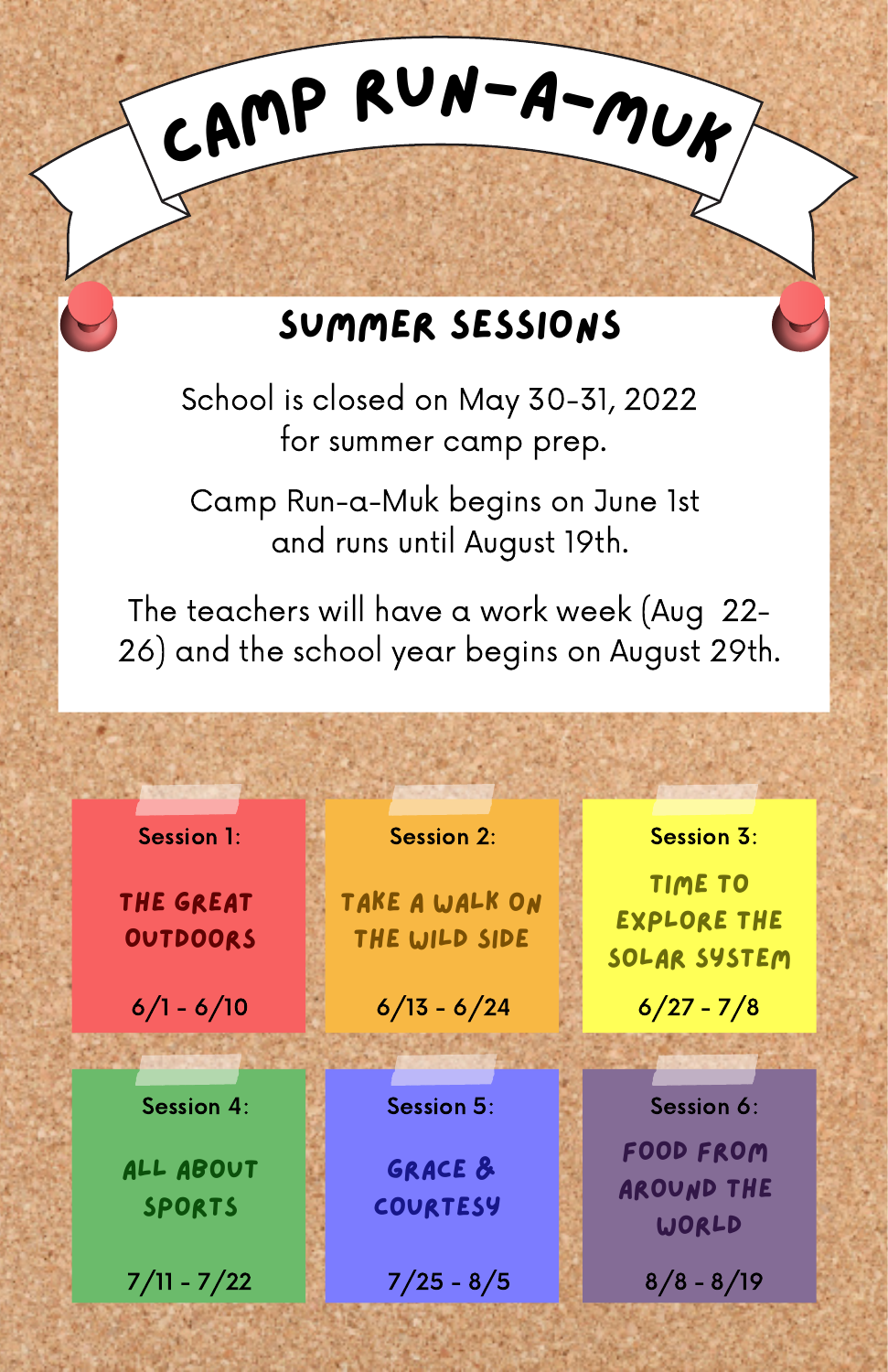# CAMP RUN-A-MUK

# Reminders

### WHAT TO BRING

- Indoor shoes
- Toddler-sized pillow for nap (if desired)
- Rain gear (coat/suit/boots)
- Easy-on closed-toe shoes for outdoor play (no laces unless they can tie themselves and no flip-flops or sandals)
- 1 tube of Blue Lizard sunscreen labelled with your child's name
- Swim gear on Mondays (refer to swim sheet for details)

### what we prefer you not bring

- Rings, toys, money, etc.
	- Things of this nature are very distracting in the classroom and could also be easily lost.
- Costumes or costume accessories (crowns, capes, etc.)
	- These are distracting and not permitted in the classroom.
- Child do not need to bring extra clothes to school. We keep extra clothing on-hand in the event that your child needs to be changed.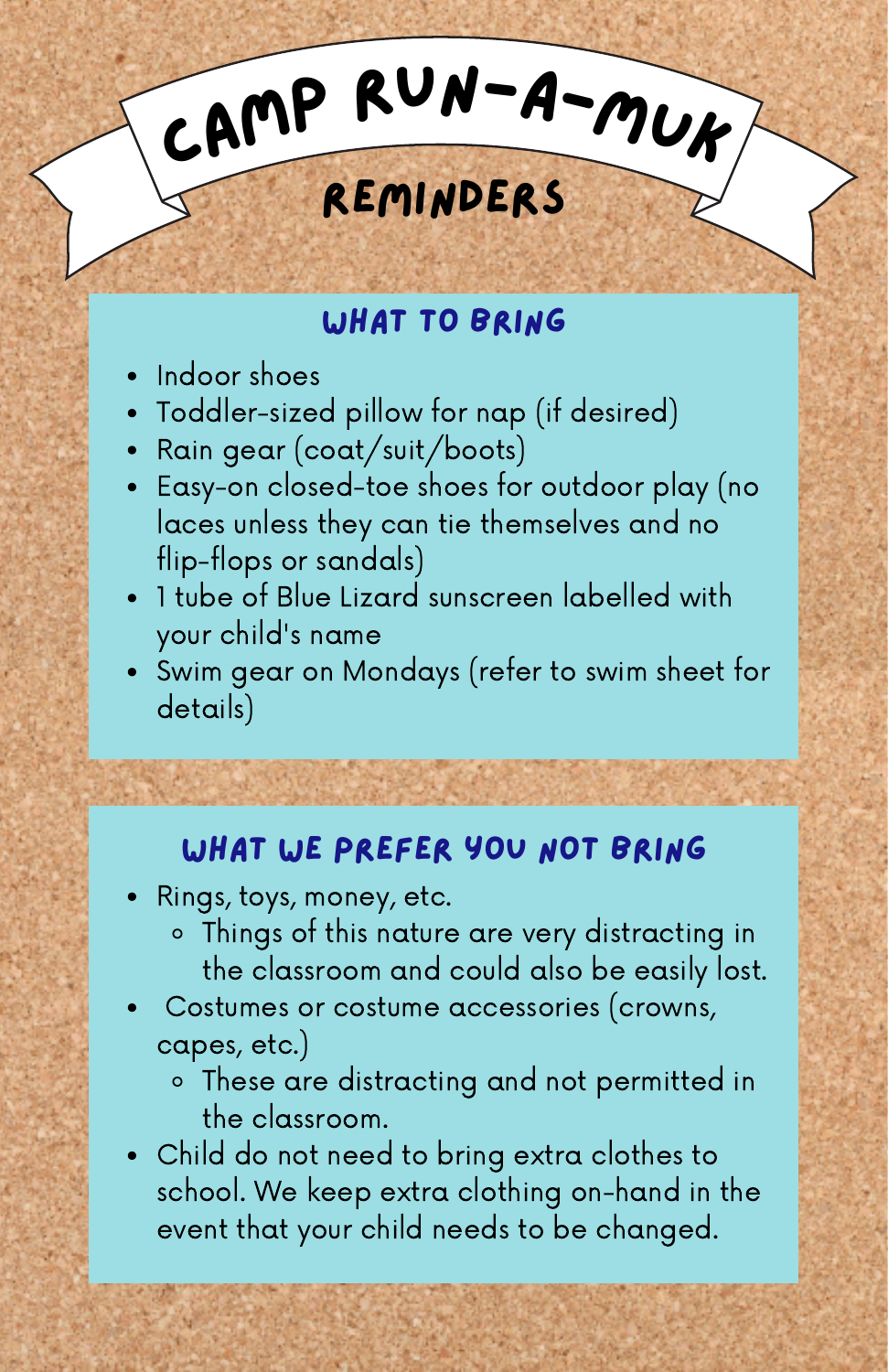# weekly schedule

<sup>C</sup>am<sup>p</sup> <sup>R</sup>un-a-Mu<sup>k</sup>

Monday

swim day

Webster University Pool

#### Tuesday

Session Topic Presentation field trip/ **ART DAY Wednesday** 

**ART** project **DAY Thursday** 

lunch in the park Friday

(weather permitting)